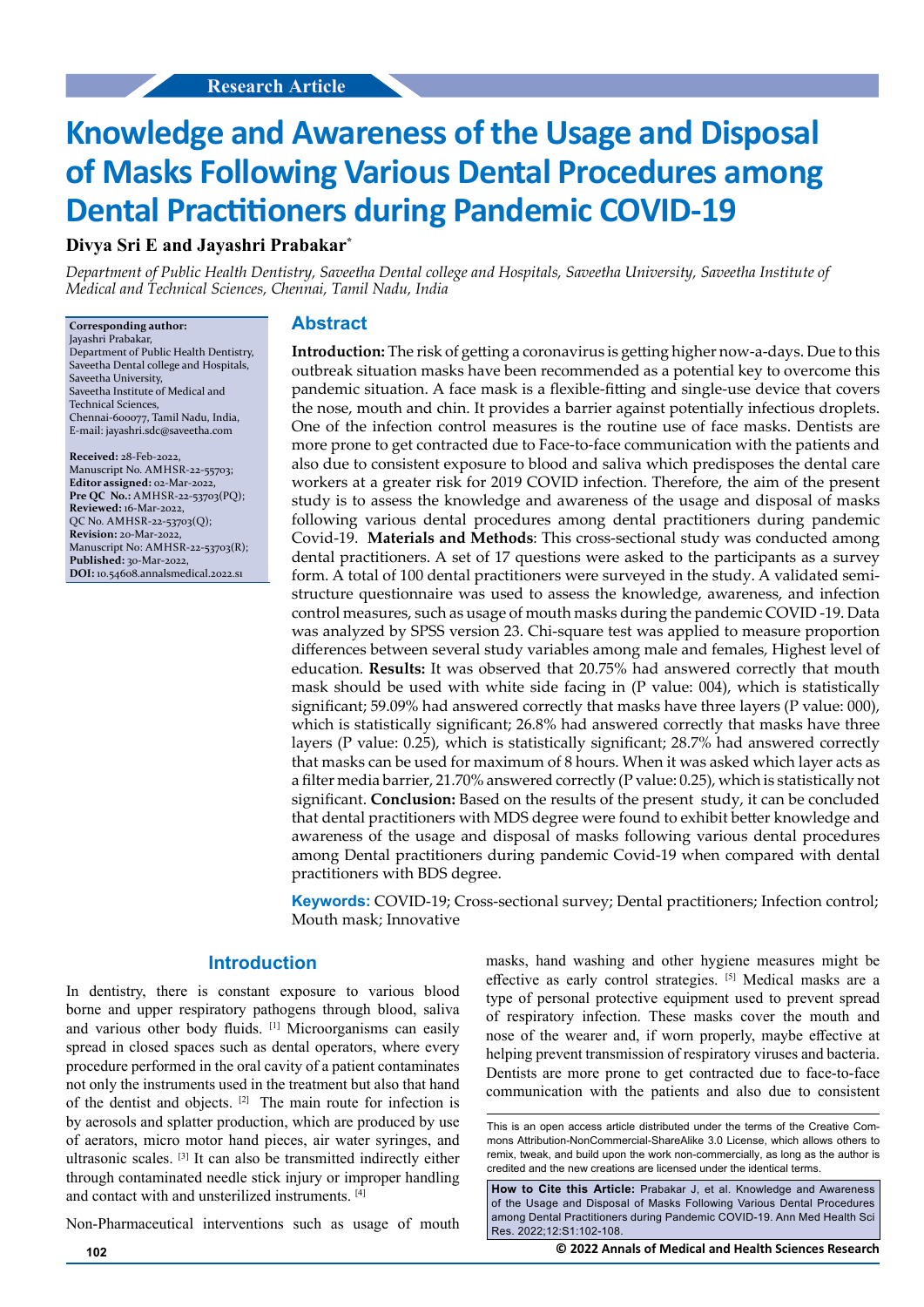exposure to blood and saliva which predisposes the dental care professionals at a greater risk of COVID-19 infection. [6]

Regarding the usage of level 1, 2 and 3 masks, according to ADA-specified guidelines, level 1 masks are not widely used in dental practice, and they are appropriate only when there is no risk of blood or body splash. These can be used when conducting post-insertion reviews for removable prostheses, mouth guards and removable appliances and other performing orthodontic adjustments. [7]

Regarding the usage of level 2 masks, these are most commonly used in dental practice due to their ability to block the particle sizes commonly encountered in the dental setting or practice. These masks will block aerosols of three microns or less in size, which arises from procedures such as restorative and endodontic procedures, periodontal procedures such as the use of ultrasonic scalers and air-turbine hand pieces. Coming to the level 3 masks, these have a high level of splash protection and are used for procedures where there is a greater risk for exposure to blood and body fluids such as surgical and trauma procedures. [7,8] Our team has extensive knowledge and research experience that has translate into high quality publications. [9-28]

The aim of this study was to investigate knowledge and awareness of the usage and disposal of masks following various dental procedures among dental practitioners during pandemic COVID-19.

## **Materials and Methods**

#### **Participants**

**Study design and study setting**: A descriptive cross-Sectional survey was conducted in saveetha dental college.

**Sample size estimation:** Sample size was estimated using the manual formula ( $N = Z\alpha_{2}$  Pq/L<sub>2</sub>) based on the study done by the total sample size arrived was 100. Minimize sampling bias was done by simple random sampling. [29]

**Study population**: Study population contains 100 Dental practitioners.

**Ethical approval**: Ethical approval was obtained from the Institutional Review Board in Saveetha University.

**Data collection**: The questionnaire contains demographic details. Other questionnaires consist of questions pertaining to knowledge, awareness, and infection control measures, such as usage of mouth masks during the pandemic COVID-19. Independent variables were age, gender, highest level of education and year of study and dependent variables were knowledge, awareness infection control measures and usage of mouth masks. Data collection can be done by means of online google survey form.

**Sampling**: Simple random sampling technique was followed.

**Statistical analysis**: Data was entered in Microsoft excel sheet after collection and was analyzed using SPSS software. Descriptive statistics were expressed by means of number, frequency, and percentage. Chi-square test was used to find the association between variables. The level of statistical significance is at  $p<0.05$ . Statistics software was Statistical Software for Social Sciences, SPSS, version 23. Independent variables were age, gender, and year of study and dependent variables were knowledge, awareness, and infection control measures **Figures 1-7.**

#### **Results**



**Figure 1:** Pie chart showing percentage distribution of age of the respondents. Blue colour represents the age group 20-30 years, green colour represents the age group 30-40 years, beige colour represents age group 41-51 years of age and purple colour represents age group above the 51 years.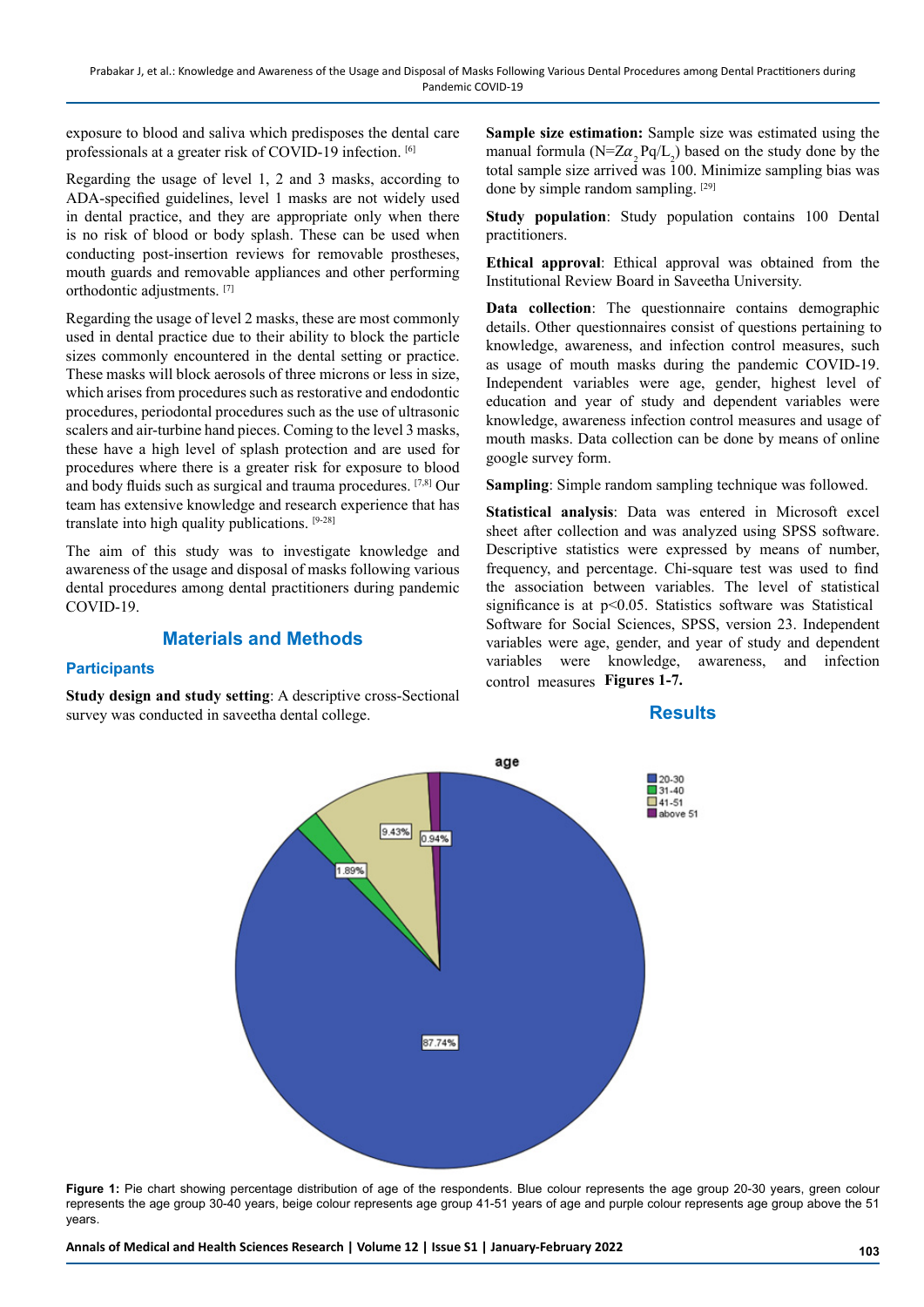

Figure 2: Pie chart showing percentage distribution of male and female respondents. Orange colour represents male and Dark Purple colour represents female. 47.17% were male and 52.83% were female.



**Figure 3:** Pie chart showing percentage distribution of Highest level of education of the respondents. Rose colour represents BDS, Blue colour represents PhD, Dark Blue colour represents MDS.



**Figure 4:** Bar graph showing the association between Highest level of education and number of respondents with knowledge regarding How many layers there are in a mask. X-axis represents the Highest level of education and Y-axis represents the participants. The blue, Maroon, beige and Yellow colour bars represent the responses Don't know, Two, Three and Four respectively. 13.21% said Two,15.09% said Three, 3.77% said Four among the BDS and 13.21% said don't know, 3.77% said Two,15.09% said Three and 7.55% said Four among the MDS. 5.66% said Two,12.26% said Three,10.38% said Four among the PhD. Chi-square test was done (15.186, p-value: 0.004, (p<0.05)) and association was found to be statistically significant.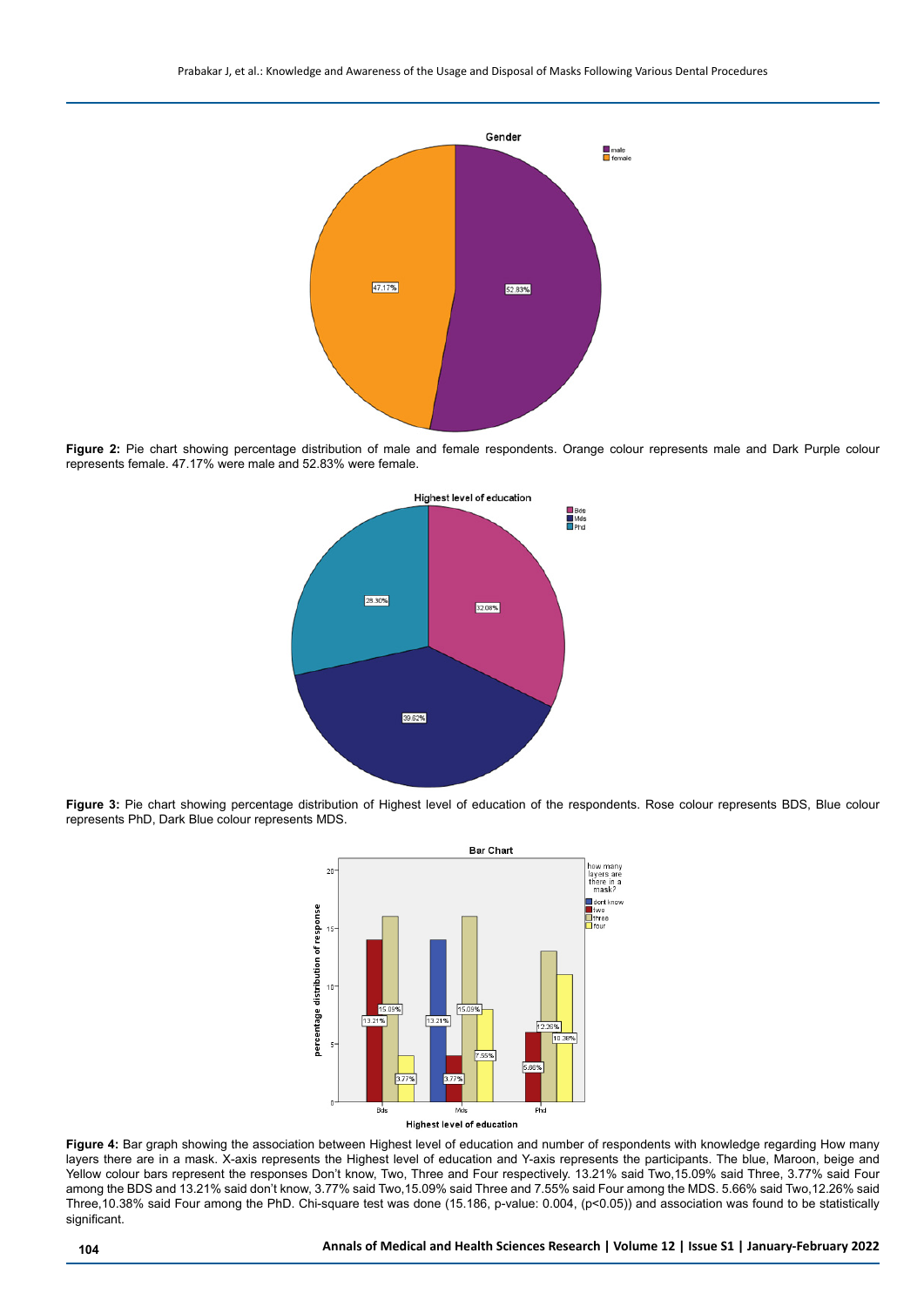Prabakar J, et al.: Knowledge and Awareness of the Usage and Disposal of Masks Following Various Dental Procedures among Dental Practitioners during Pandemic COVID-19

![](_page_3_Figure_1.jpeg)

**Figure 5:** Bar graph showing the association between Highest level of education and number of respondents with knowledge regarding Do you feel comfortable wearing a mouth mask for long hours. X-axis represents the Highest level of education and Y-axis represents the participants. The blue, black, gray colour bars represent the responses No, Yes and Sometimes respectively. 17.92% said no, 5.66% said yes, 8.49% said sometimes among the BDS and 19.81% said no, 12.26% said yes, 7.55% said sometimes among the MDS. 9.43% said no,13.21% said yes, 5.66% said sometimes among the PhD. Chi-square test was done (6.681, p-value: 0.154, (p>0.05) and association was found to be statistically not significant. Majority of the MDS participants were uncomfortable wearing mouth masks for longer duration than others.

![](_page_3_Figure_3.jpeg)

**Figure 6:** Bar graph showing the association between Highest level of education and number of respondents with knowledge regarding in which colour bag you will dispose of your mask. X-axis represents the Highest level of education and Y-axis represents the participants. The red, sky blue, beige and Purple colour bars represent the responses: red plastic bag, yellow plastic bag, blue plastic bag and black plastic bag respectively. 10.38% said red plastic bag, 3.77% said yellow plastic bag, 6.60% said blue plastic bag and 11.32% said Black plastic bag among the BDS and10.38% said red plastic bag, 9.43% said yellow plastic bag,11.32% said blue plastic bag and 8.49% said Black plastic bag among the MDS.10.38% said red plastic bag, 8.49% said yellow plastic bag, 5.66% said blue plastic bag and 3.77% said Black plastic bag among the PhD. Chi-square test was done (7.358, p-value: 0.289, (p>0.05) and association was found to be statistically not significant. Although the difference was statistically not significant, MDS graduates (9.43%) were able to answer correctly than others.

#### **Discussion**

A descriptive cross-sectional study was conducted to assess the knowledge and awareness of the usage and disposal of masks following various dental procedures among dental practitioners during pandemic COVID-19. Masks are made up of different materials and with specific designs depending on the filtering capacity. [30] Various standards are used during

evaluating the masks in the healthcare setting because the main aim of preparing the masks in the healthcare setting because the main aim of preparing the masks is to protect the wearer from infectious particles. [30,31] Masks not only protect the wearers but also protect the others by blocking the droplets ejected by the wearer while speaking and coughing. [30-32]

According to the US CDC, contact is defined as being within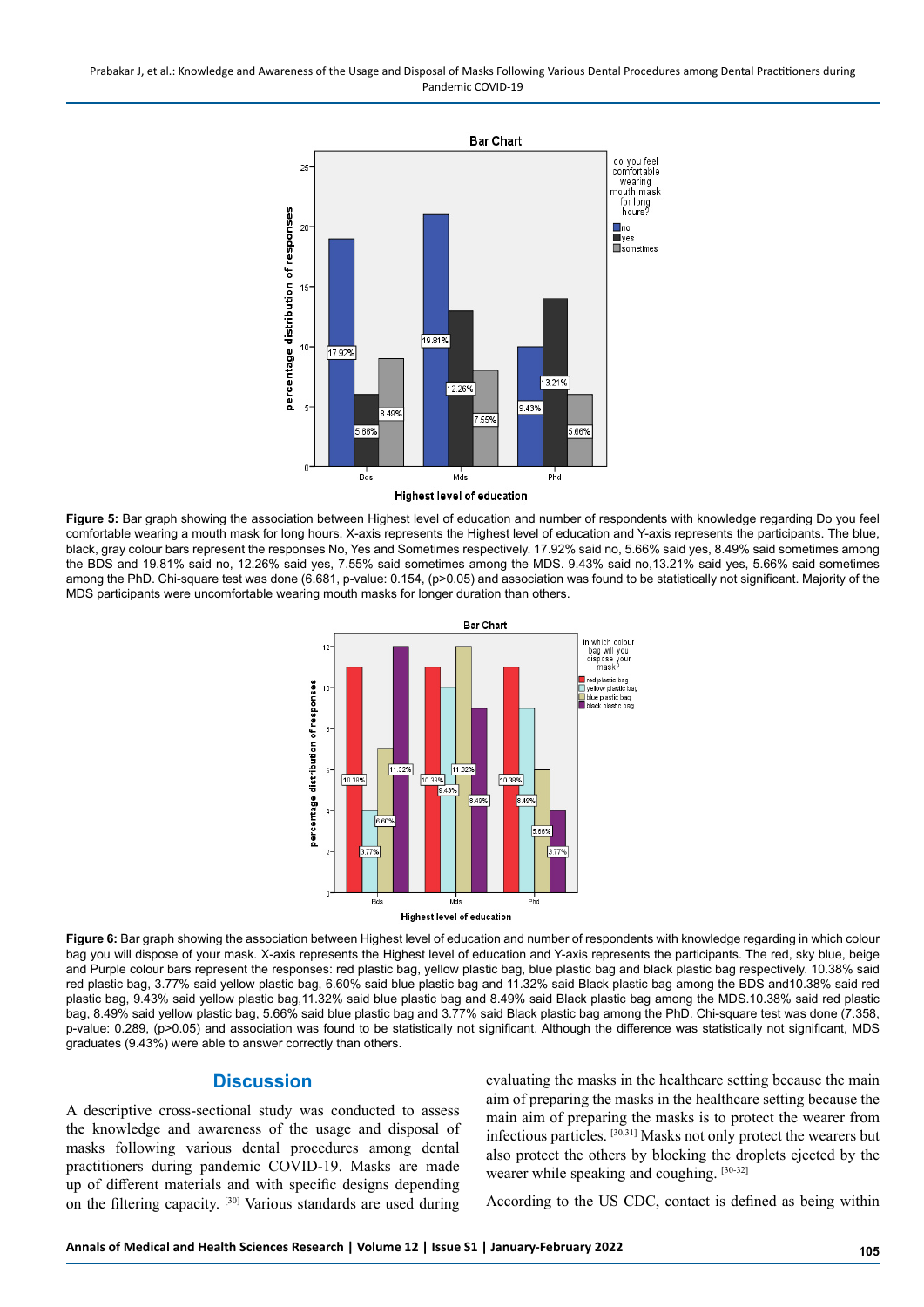![](_page_4_Figure_1.jpeg)

**Figure 7:** Bar graph showing the association between Highest level of education and number of respondents with knowledge regarding, Do you prefer changing your mask for every patient. X-axis represents the Highest level of education and Y-axis represents the participants. The orange, yellow, maroon colour bars represent the responses No, Yes and Sometimes respectively. 12.26% said no,16.04% said yes,3.77% said sometimes among the BDS and 12.26% said no, 21.70% said yes,5.66% said sometimes among the MDS. 4.72% said no,19.81% said yes,3.77% said sometimes among the PhD. Chi-square test was done (3.897, p-value: 0.420, (p>0.05) and association was found to be statistically not significant. Although the difference was statistically not significant, MDS graduates preferred to change their mouth masks for every patient than others.

approximately 6 feet of COVID-19 case for a prolonged period of time or having direct contact with infectious secretion of a COVID-19 case. Likewise, several additional significant explanations have been stipulated and issued by the CDC. [33]

The dental practitioners have the highest risk of potential contact with the virus because they will be having near patient interaction at some point in the healthcare setting and consequently at risk of contracting and a smattering of the Contagion. [34] A mixed response was noted about the usage of mask during the aerosol and non-aerosol generating procedures, but the maximum percentage was dental practitioners that surgical mask was used over the N95. [35] Surgical masks used for dental purposes are fluid-repellent paper filter masks, and they suitable for both surgical and nonsurgical procedures to generate aerosols. [36] Dental practitioners are more aware when compared to postgraduate it may be due to more years of experience in the clinical practice than the dental practitioners. [37] There is insufficient evidence supporting this hypothesis because along with the usage of masks, hand hygiene and infection control protocol should be followed, which may help to prevent disease transmission. [37,38]

In this study 61.7% of the population answered that they usually changed their mouth mask after every patient but still there were nearly 40% who did not change their mouth mask after completing a patient. A step towards to protect themselves from infection should always be a part of the practice and it should be changed because there are changes for a next patient to get infected by the previously used mouth mask for a patient to get infected by not only the patients but also the dentist could get infected. So, these kinds of practice should soon be implemented by all of the practitioners to dispose the mask after completing patient. [39] 22.1%had answered while exam while examination

they did not prefer using other treatments during which they did not feel it necessary to wear a mask like during hand scaling and restorations. It is recommended that the mouth mask should be worn by the dentist for every treatment procedure and during every treatment. [33]

# **Conclusion**

Based on the results of the present study, it can be concluded that dental practitioners with MDS degree were found to exhibit better knowledge and awareness of the usage and disposal of masks following various dental procedures among Dental practitioners during pandemic Covid-19 when compared with dental practitioners with BDS degree.

### **Acknowledgment**

We thank Saveetha Dental college for providing us the support to conduct the study.

# **Conflict of Interest**

All the authors declare that there was no conflict of interest in the present study.

### **References**

- 1. MacIntyre CR, Cauchemez S, Dwyer DE, Seale H, Cheung P, Browne G, et al. [Face masks use and control of respiratory](https://www.ncbi.nlm.nih.gov/pmc/articles/PMC2662657/)  [virus transmission in households.](https://www.ncbi.nlm.nih.gov/pmc/articles/PMC2662657/) Emerg Infect Dis. 2009;15(2):233.
- 2. Checchi L, Montevecchi M, Moreschi A, Graziosi F, Taddei P, Violante FS. [Efficacy of three face masks in preventing](https://www.sciencedirect.com/science/article/pii/S0002817714630555)  [inhalation of airborne contaminants in dental practice.](https://www.sciencedirect.com/science/article/pii/S0002817714630555) J Am Dent Assoc. 2005;136(7):877-882.
- 3. Spencer M. [Efficacy of three face masks in preventing](https://www.sciencedirect.com/science/article/pii/S0002817714630555)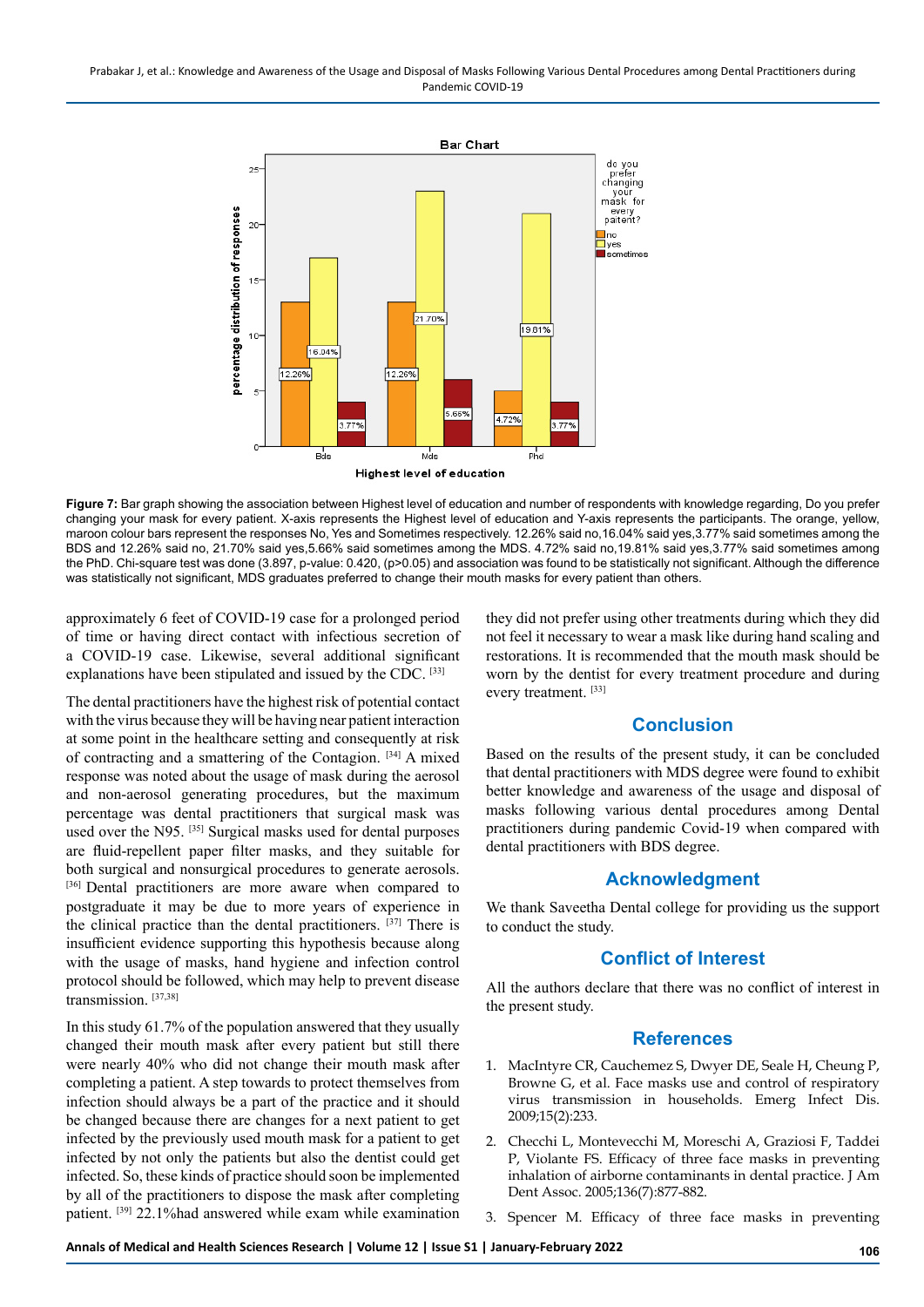[inhalation of airborne contaminants in dental practice.](https://www.sciencedirect.com/science/article/pii/S0002817714630555) Year b Dent. 2006;294.

- 4. Montevecchi M, Moreschi A, Gatto MR, Checchi L, Checchi V. [Evaluation of clinical effectiveness and subjective](https://www.hindawi.com/journals/tswj/2015/828794/) [satisfaction of a new toothbrush for postsurgical hygiene](https://www.hindawi.com/journals/tswj/2015/828794/) [care: a randomized split-mouth double-blind clinical trial.](https://www.hindawi.com/journals/tswj/2015/828794/) Sci World J. 2015;2015.
- 5. Eswaran DMA, Eswaran MA, Keerthi J, Jenisha S. [A cross](https://www.oraljournal.com/archives/2020/6/4/D/6-4-25) [sectional study on knowledge and attitude of complete](https://www.oraljournal.com/archives/2020/6/4/D/6-4-25) [denture diagnosis and fabrication among dental students in](https://www.oraljournal.com/archives/2020/6/4/D/6-4-25) [Chennai city \[Internet\].](https://www.oraljournal.com/archives/2020/6/4/D/6-4-25) Int J Appl Dent Sci. 2020;6:236-241.
- 6. Kesavan R, Mary AV, Priyanka M, Reashmi B. [Knowledge of](https://jofs.in/article.asp?issn=0975-8844;year=2016;volume=8;issue=2;spage=128;epage=134;aulast=Kesavan) [dental ethics and jurisprudence among dental practitioners](https://jofs.in/article.asp?issn=0975-8844;year=2016;volume=8;issue=2;spage=128;epage=134;aulast=Kesavan) [in Chennai, India: A cross-sectional questionnaire study](https://jofs.in/article.asp?issn=0975-8844;year=2016;volume=8;issue=2;spage=128;epage=134;aulast=Kesavan). J Orofac Sci. 2016;8(2):128.
- 7. Pippin DJ, Verderame RA, Weber KK. [Efficacy of face masks](https://www.sciencedirect.com/science/article/abs/pii/0278239187903521) [in preventing inhalation of airborne contaminants.](https://www.sciencedirect.com/science/article/abs/pii/0278239187903521) J Oral Maxillofa Surg 1987;45(4):319-323.
- 8. Prathap Bailey R, Giglio P, Blechman H, Nunez C[.](https://journals.sagepub.com/doi/abs/10.1177/00220345680470061001) [Effectiveness of disposable face masks in preventing cross](https://journals.sagepub.com/doi/abs/10.1177/00220345680470061001) [contamination during dental procedures](https://journals.sagepub.com/doi/abs/10.1177/00220345680470061001). J Dent Res. 1968;47(6):1062-1065.
- 9. Cooke-Mathew MG, Samuel SR, Soni AJ, Roopa KB. [Evaluation of adhesion of Streptococcus mutans, plaque](https://link.springer.com/article/10.1007/s00784-020-03204-9) [accumulation on zirconia and stainless steel crowns,](https://link.springer.com/article/10.1007/s00784-020-03204-9) [and surrounding gingival inflammation in primary](https://link.springer.com/article/10.1007/s00784-020-03204-9) [molars: Randomized controlled trial.](https://link.springer.com/article/10.1007/s00784-020-03204-9) Clin Oral Investig. 2020;24(9):3275-3280.
- 10. Samuel SR. Can 5-year-olds sensibly self-report the impact of developmental enamel defects on their quality of life?. Int J Paediatr Dent. 2020;31(2):285-286.
- 11. Samuel Samuel SR, Kuduruthullah S, Al Shayeb M, Elkaseh A, Varma SR et al. [Impact of pain, psychological-distress,](https://www.sciencedirect.com/science/article/pii/S1319562X20305179) [SARS-CoV2 fear on adults' OHRQOL during COVID-19](https://www.sciencedirect.com/science/article/pii/S1319562X20305179) [pandemic](https://www.sciencedirect.com/science/article/pii/S1319562X20305179). Saudi J Biol Sci. 2021;28(1):492-494.
- 12. Samuel SR, Kuduruthullah S, Khair AM, Shayeb MA, Elkaseh A, Varma SR. [Dental pain, parental SARS](https://onlinelibrary.wiley.com/doi/full/10.1111/ipd.12757)‐CoV‐2 fear and [distress on quality of life of 2 to 6 year](https://onlinelibrary.wiley.com/doi/full/10.1111/ipd.12757)‐old children during [COVID](https://onlinelibrary.wiley.com/doi/full/10.1111/ipd.12757)‐19. Int J Clin Pediatr Dent. 2021;31(3):436-441.
- 13. Samuel SR, Acharya S, Rao JC. [School Interventions-based](https://onlinelibrary.wiley.com/doi/abs/10.1111/jphd.12348) [Prevention of Early-Childhood Caries among 3-5-year-old](https://onlinelibrary.wiley.com/doi/abs/10.1111/jphd.12348) [children from very low socioeconomic status: Two](https://onlinelibrary.wiley.com/doi/abs/10.1111/jphd.12348)‐year [randomized trial.](https://onlinelibrary.wiley.com/doi/abs/10.1111/jphd.12348) J Public Health Dent. 2020;80(1):51-60.
- 14. Vikneshan M, Saravanakumar R, Mangaiyarkarasi R, Rajeshkumar S, Samuel SR, Suganya M, et al. [Algal biomass](https://www.sciencedirect.com/science/article/pii/S1319562X20303697) [as a source for novel oral nano-antimicrobial agent.](https://www.sciencedirect.com/science/article/pii/S1319562X20303697) Saudi J Biol Sci. 2020;27(12):3753-3758.
- 15. Chellapa LR, Shanmugam R, Indiran MA, Samuel SR. [Biogenic nanoselenium synthesis, its antimicrobial,](https://www.icevirtuallibrary.com/doi/abs/10.1680/jbibn.19.00054) [antioxidant activity and toxicity.](https://www.icevirtuallibrary.com/doi/abs/10.1680/jbibn.19.00054) Bioinspired, Biomimetic and Nanobiomaterials. 2020;9(3):184-189.
- 16. Samuel SR, Mathew MG, Suresh SG, Varma SR, Elsubeihi ES, et al[. Pediatric dental emergency management and](https://www.sciencedirect.com/science/article/pii/S1319562X21000735) [parental treatment preferences during COVID-19 pandemic](https://www.sciencedirect.com/science/article/pii/S1319562X21000735) [as compared to 2019.](https://www.sciencedirect.com/science/article/pii/S1319562X21000735) Saudi J Biol Sci. 2021;28(4):2591-2597.
- 17. Barma MD, Muthupandiyan I, Samuel SR, Amaechi BT. [Inhibition of Streptococcus mutans, antioxidant property](https://www.sciencedirect.com/science/article/abs/pii/S0003996921000959) [and cytotoxicity of novel nano-zinc oxide varnish](https://www.sciencedirect.com/science/article/abs/pii/S0003996921000959). Arch Oral

Biol. 2021;126:105132.

- 18. Muthukrishnan L. [Nanotechnology for cleaner leather](https://link.springer.com/article/10.1007/s10311-020-01172-w)  [production: a review.](https://link.springer.com/article/10.1007/s10311-020-01172-w) Environ Chem Lett. 2021;19(3):2527-2549.
- 19. Muthukrishnan L. [Multidrug resistant tuberculosis-](https://www.sciencedirect.com/science/article/pii/S0009279721000338)[Diagnostic challenges and its conquering by nanotechnology](https://www.sciencedirect.com/science/article/pii/S0009279721000338)  [approach-An overview.](https://www.sciencedirect.com/science/article/pii/S0009279721000338) Chem Biol Interact. 2021;337:109397.
- 20. Sekar D, Preethi KA. [Letter to Editor: H19 Promotes HCC](https://aasldpubs.onlinelibrary.wiley.com/doi/abs/10.1002/hep.31719)  [Bone Metastasis through Reducing OPG Expression in a](https://aasldpubs.onlinelibrary.wiley.com/doi/abs/10.1002/hep.31719)  [PPP1CA/p38MAPK-Dependent Manner and Sponging](https://aasldpubs.onlinelibrary.wiley.com/doi/abs/10.1002/hep.31719)  [miR-200b-3p](https://aasldpubs.onlinelibrary.wiley.com/doi/abs/10.1002/hep.31719). Hepatol.2021;74(3):1713.
- 21. Gowhari Shabgah A, Amir A, Gardanova ZR, Olegovna Zekiy A, Thangavelu L, et al. Interleukin‐[25: New perspective](https://onlinelibrary.wiley.com/doi/full/10.1002/cam4.4060)  and state‐of‐the‐[art in cancer prognosis and treatment](https://onlinelibrary.wiley.com/doi/full/10.1002/cam4.4060)  [approaches](https://onlinelibrary.wiley.com/doi/full/10.1002/cam4.4060). Cancer Med. 2021;10(15):5191-5202.
- 22. Kamala K, Sivaperumal P, Paray BA, Al‐Sadoon MK[.](https://ifst.onlinelibrary.wiley.com/doi/abs/10.1111/ijfs.15183)  [Identification of haloarchaea during fermentation of](https://ifst.onlinelibrary.wiley.com/doi/abs/10.1111/ijfs.15183)  [Sardinella longiceps for being the starter culture to](https://ifst.onlinelibrary.wiley.com/doi/abs/10.1111/ijfs.15183)  [accelerate fish sauce production](https://ifst.onlinelibrary.wiley.com/doi/abs/10.1111/ijfs.15183). Int J Food Sci Technol. 2021;56(11):5717-5725.
- 23. Ezhilarasan D, Lakshmi T, Subha M, Deepak Nallasamy V, Raghunandhakumar S. [The ambiguous role of sirtuins in](https://onlinelibrary.wiley.com/doi/abs/10.1111/odi.13798)  [head and neck squamous cell carcinoma. Oral Diseases.](https://onlinelibrary.wiley.com/doi/abs/10.1111/odi.13798) 2021.
- 24. Sridharan G, Ramani P, Patankar S, Vijayaraghavan R. [Evaluation of salivary metabolomics in oral leukoplakia](https://onlinelibrary.wiley.com/doi/abs/10.1111/jop.12835)  [and oral squamous cell carcinoma.](https://onlinelibrary.wiley.com/doi/abs/10.1111/jop.12835) J Oral Pathol Med. 2019;48(4):299-306.
- 25. Hannah R, Ramani P, Ramanathan A, Gheena S, Ramasubramanian A, Monika K. [CYP2 C9 polymorphism](https://www.sciencedirect.com/science/article/abs/pii/S2212440320310804)  [among patients with oral squamous cell carcinoma and its](https://www.sciencedirect.com/science/article/abs/pii/S2212440320310804)  [role in altering the metabolism of benzo \[a\] pyrene.](https://www.sciencedirect.com/science/article/abs/pii/S2212440320310804) Oral Surg Oral Med Oral Pathol Oral Radiol. 2020;130(3):306-312.
- 26. Pc J, Marimuthu T, Devadoss P, Kumar SM. [Prevalence and](https://europepmc.org/article/med/29624863)  [measurement of anterior loop of the mandibular canal using](https://europepmc.org/article/med/29624863)  [CBCT: A cross sectional study.](https://europepmc.org/article/med/29624863) Clin Implant Dent Relat Res. 2018;20(4):531-534.
- 27. Wahab PA, Madhulaxmi M, Senthilnathan P, Muthusekhar MR, Vohra Y, Abhinav RP. [Scalpel versus diathermy in](https://www.sciencedirect.com/science/article/abs/pii/S027823911731546X)  [wound healing after mucosal incisions: A split-mouth study.](https://www.sciencedirect.com/science/article/abs/pii/S027823911731546X) J Oral Maxillofac Surg. 2018;76(6):1160-1164.
- 28. Mudigonda S, Murugan S, Velavan K, Thulasiraman S, Raja VK. [Non-suturing microvascular anastomosis](https://www.sciencedirect.com/science/article/abs/pii/S1010518220301098)  [in maxillofacial reconstruction-a comparative study.](https://www.sciencedirect.com/science/article/abs/pii/S1010518220301098) J Craniomaxillofac Surg. 2020;48(6):599-606.
- 29. Ravi R, Athkuri S, Ponugubati CC, Borugadda R, Pamidimukkala S, Afraaz A. [Knowledge and awareness on](https://www.nepjol.info/index.php/AJMS/article/view/30706)  [usage of mouth masks among dental fraternity during this](https://www.nepjol.info/index.php/AJMS/article/view/30706)  [pandemic COVID-19: A cross-sectional study](https://www.nepjol.info/index.php/AJMS/article/view/30706). Asian J Med Sci. 2020;11(6):9-14.
- 30. Bakand S, Winder C, Khalil C, Hayes A. [Toxicity assessment](https://www.tandfonline.com/doi/abs/10.1080/08958370500225240)  [of industrial chemicals and airborne contaminants: transition](https://www.tandfonline.com/doi/abs/10.1080/08958370500225240)  [from in vivo to in vitro test methods: A review](https://www.tandfonline.com/doi/abs/10.1080/08958370500225240). Inhal toxicol. 2005;17(13):775-787.
- 31. Okocha Caplin RL. [The efficacy of face masks](https://europepmc.org/article/med/3857925). Br Dent J. 1985;158(7):242.
- 32. Craig DC, Quayle AA. [The efficacy of face-masks](https://pubmed.ncbi.nlm.nih.gov/3857919/). Br Dent J. 1985;158(3):87-90.
- 33. Shinn JH. [Assessing inhalation exposure from airborne](https://www.osti.gov/biblio/641115)